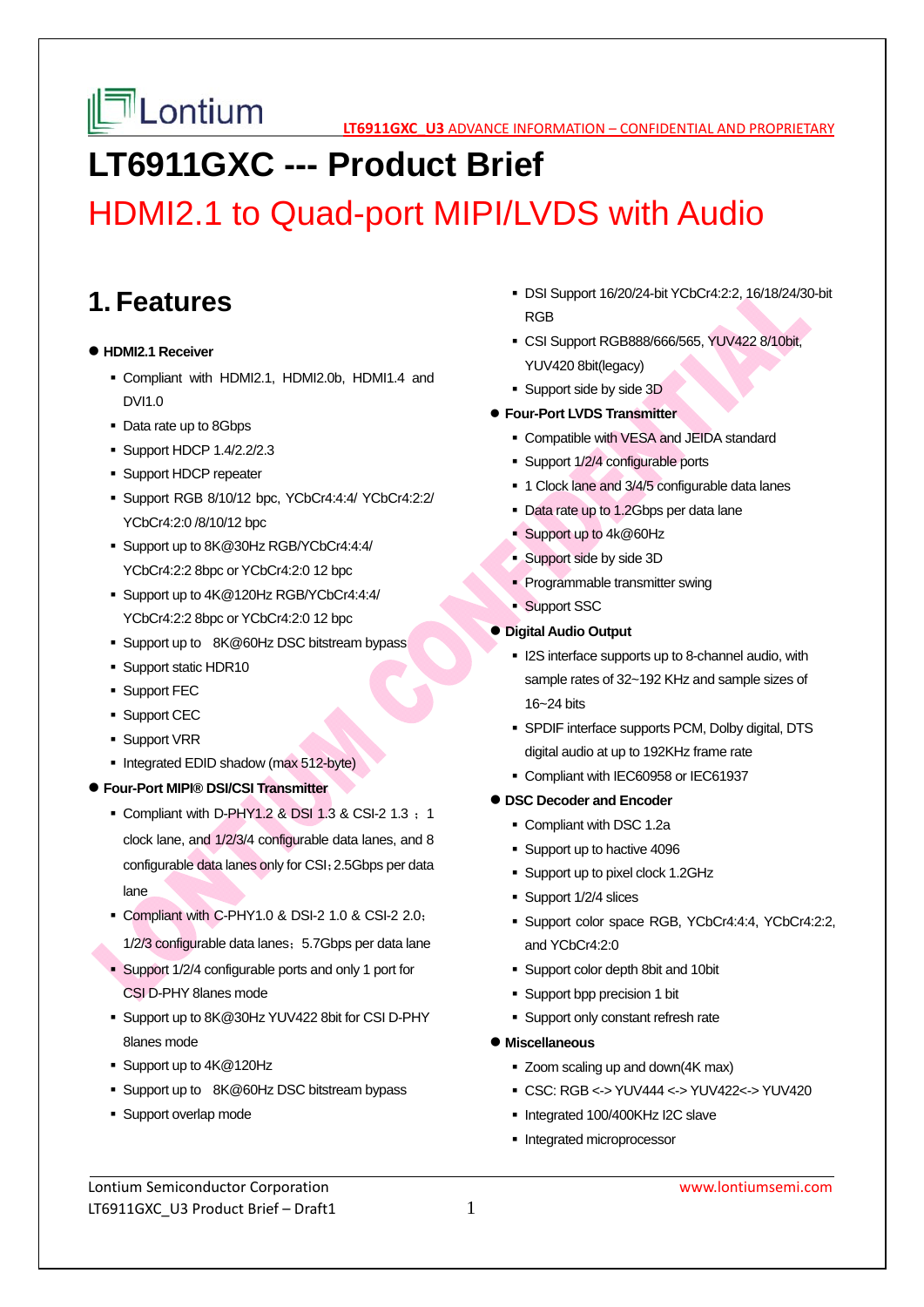# Lontium **Later Ligan Confidential and Proprietary**

- External oscillator 25MHz, +/-50ppm
- **Embedded SPI flash for firmware and HDCP keys**
- **Firmware update through SPI or I2C or USB interface**
- Power supply: 3.3V and1.1V

## **2. General Description**

The LT6911GXC is a high performance HDMI2.1 to MIPI or LVDS chip for VR/Display application.

HDCP RX as the upstream of HDCP repeater, can cooperate with HDCP TX of other chips to realize the repeater function.

For HDMI2.1 input, LT6911GXC can be configured as 3/4 lanes. Adaptive equalization makes it suitable for long cable application and the maximum bandwidth is up to 32Gbps.

For MIPI output, LT6911GXC features configurable single-port or dual-port or quad-port MIPI®DSI/CSI with 1 high-speed clock lane and 1~4 high-speed data lanes operating at maximum 2.5Gbps/lane with D-PHY, which can support a total bandwidth of up to 40Gbps for four port. Also support 5.7Gbps/lane with C-PHY, which can support a total bandwidth of up to 68.4Gbps for four port.

For LVDS output, LT6911GXC can be configured as single, dual or quad-port LVDS with 1 high-speed clock lane, and 3~5 high-speed data lanes, operating at maximum 1.2Gbps per lane, which can support a total bandwidth of up to 24Gbps. LT6911GXC supports flexible video data mapping path for 2D and 3D applications.

Two digital audio output interfaces are available I2S and SPDIF. The I2S interface supports 8-ch LPCM and the SPDIF interface supports 2-ch LPCM or compressed audio, both at maximum 192 KHz sample rate.

The device is capable of automatic operation which is enabled by an integrated microprocessor that uses an embedded SPI flash for firmware storage. System control is also available through the configuration I2C slave interface.

LT6911GXC is fabricated in advanced CMOS process and implemented in 9mmx9mm BGA169 package.

### **3. Applications**

- **O** VR
- Display



### **Figure 3.1 Application Diagram**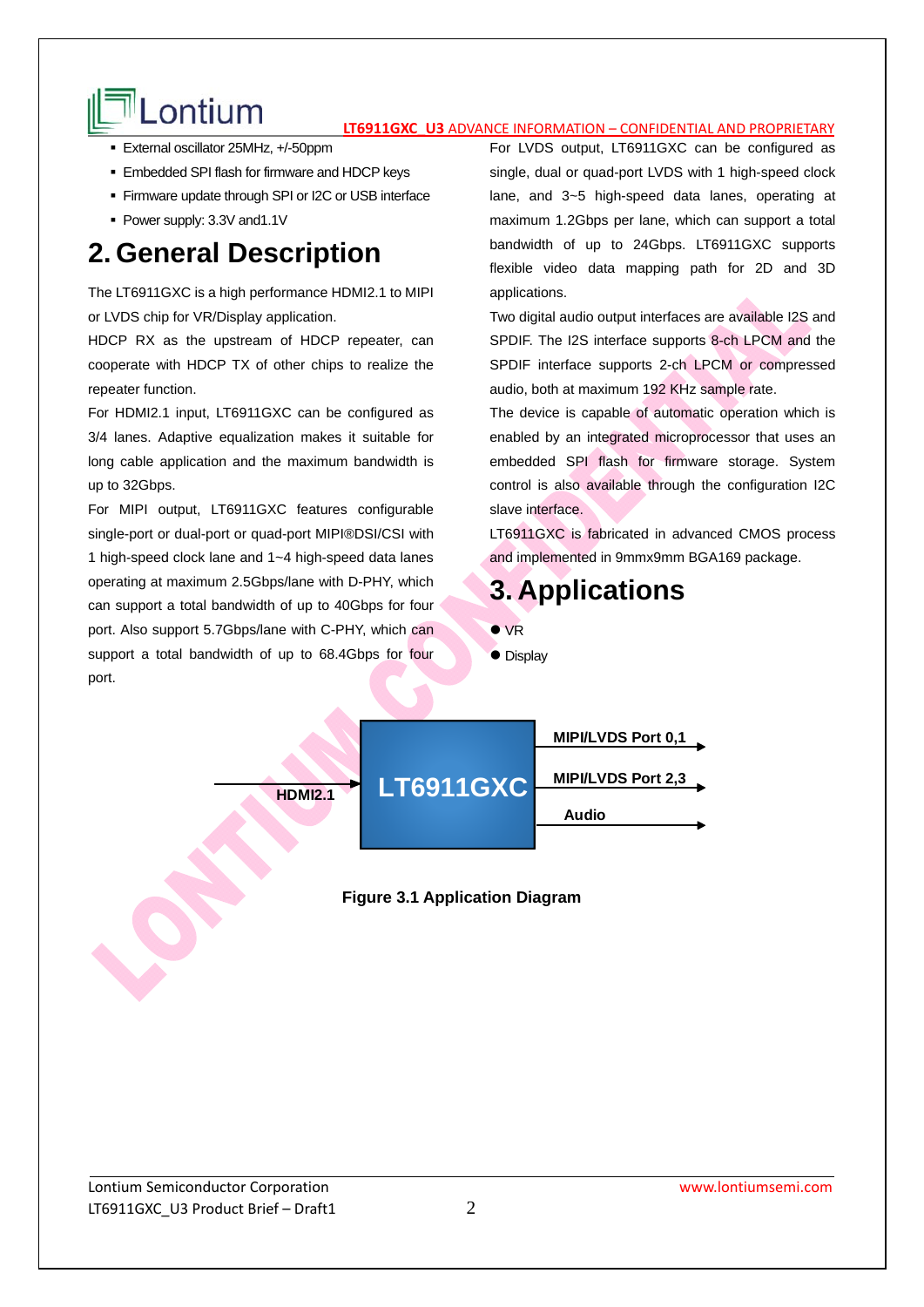

**LT6911GXC\_U3** ADVANCE INFORMATION – CONFIDENTIAL AND PROPRIETARY

## **4. Ordering Information**

| <b>Product</b><br><b>Name</b> | <b>Part Number</b> | <b>Product</b><br><b>Status</b> | Package                | <b>Bonding</b><br><b>Wire</b> | Grade | <b>Operating</b><br><b>Temperature</b><br>Range | <b>Stack</b><br><b>Die</b><br><b>Option</b> | <b>Packing</b><br><b>Method</b> | <b>MPQ</b> |
|-------------------------------|--------------------|---------------------------------|------------------------|-------------------------------|-------|-------------------------------------------------|---------------------------------------------|---------------------------------|------------|
| LT6911GXC                     | LT6911GXC U3B00AED | Preview                         | <b>BGA169</b><br>(9*9) | Au                            | E     | TBD                                             | D                                           | Tray                            | 2600pcs    |
|                               | LT6911GXC U3B04AED |                                 |                        |                               |       |                                                 |                                             |                                 |            |

### **Table 4.1 Ordering Information**